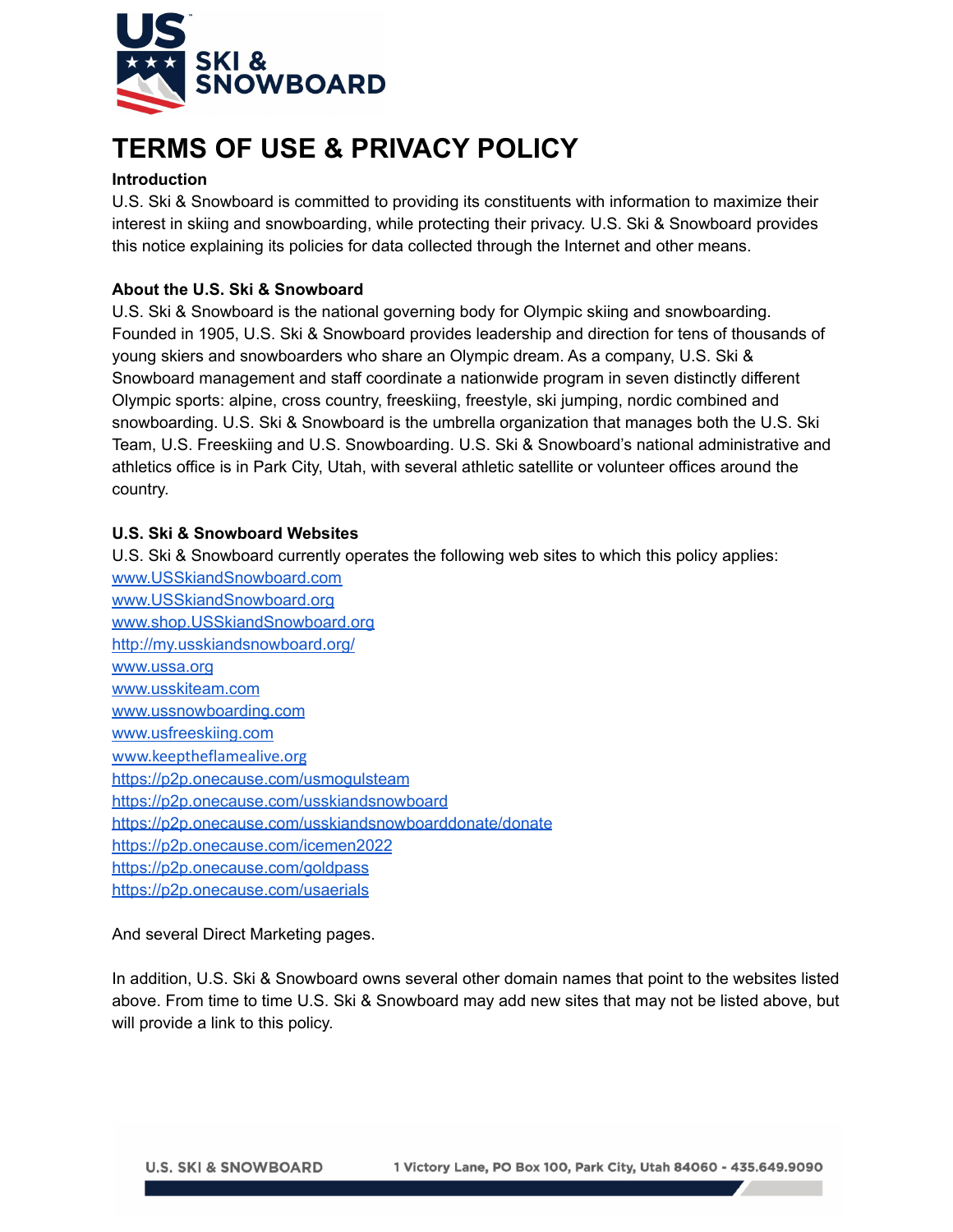

These terms of use apply to all users of the websites above. By using any of the websites, you are agreeing to comply with and be bound by these terms of use. If you do not agree to these terms of use, you may not access or use the websites.

By agreeing to these terms of use, you agree to the terms of our privacy policy herein. Before using any of the websites, please carefully review our privacy policy. All personal information provided to us as a result of your use of any of the websites will be handled in accordance with the privacy terms herein.

# **U.S. Ski & Snowboard Data Management**

U.S. Ski & Snowboard maintains strict protocols in the management of its data. Any suspected abuse of U.S. Ski & Snowboard's privacy policy should be reported to U.S. Ski & Snowboard Data Management at the contact listed below.

- U.S. Ski & Snowboard manages all of its member and partner email transmissions exclusively through MAPP, a San Diego-based email marketing company that maintains extremely high anti-spam standards. http://www.bluehornet.com/
- U.S. Ski & Snowboard manages all of its fundraising donor database internally and email transmissions through Mail Chimp. [www.mailchimp.com](http://www.mailchimp.com)
- U.S. Ski & Snowboard manages all of its membership data internally through SalesForce
- U.S. Ski & Snowboard manages its media database internally and email transmissions through Constant Contact. [www.constantcontact.com](http://www.constantcontact.com)

## **Providing Information to the U.S. Ski & Snowboard**

Any persons providing information to the U.S. Ski & Snowboard do so voluntarily. Although information may be required to participate in some U.S. Ski & Snowboard activities, promotions or sales, participants provide that information voluntarily. U.S. Ski & Snowboard collects information in conjunction with the following services:

- Registering as a member of the U.S. Ski & Snowboard
- Purchasing products or services from the U.S. Ski & Snowboard
- Registering for a U.S. Ski & Snowboard sweepstakes or contest
- Registering for the U.S. Ski & Snowboard newsletters or other communications
- Participating in the U.S. Ski & Snowboard donor programs
- Participating in message boards, chat rooms or other online services where registration is required
- Communicating by any other means to U.S. Ski & Snowboard

The collection of personal information for these services may include your name, address, telephone number, email, date of birth, demographic information, age range, interests and/or credit card information. U.S. Ski & Snowboard needs to collect this information for management of its athletic programs, fulfilling purchases or prizes, providing requested communications, tracking/verifying compliance with U.S. Ski & Snowboard's policies and federal, state and local laws, and for feedback solicitation purposes.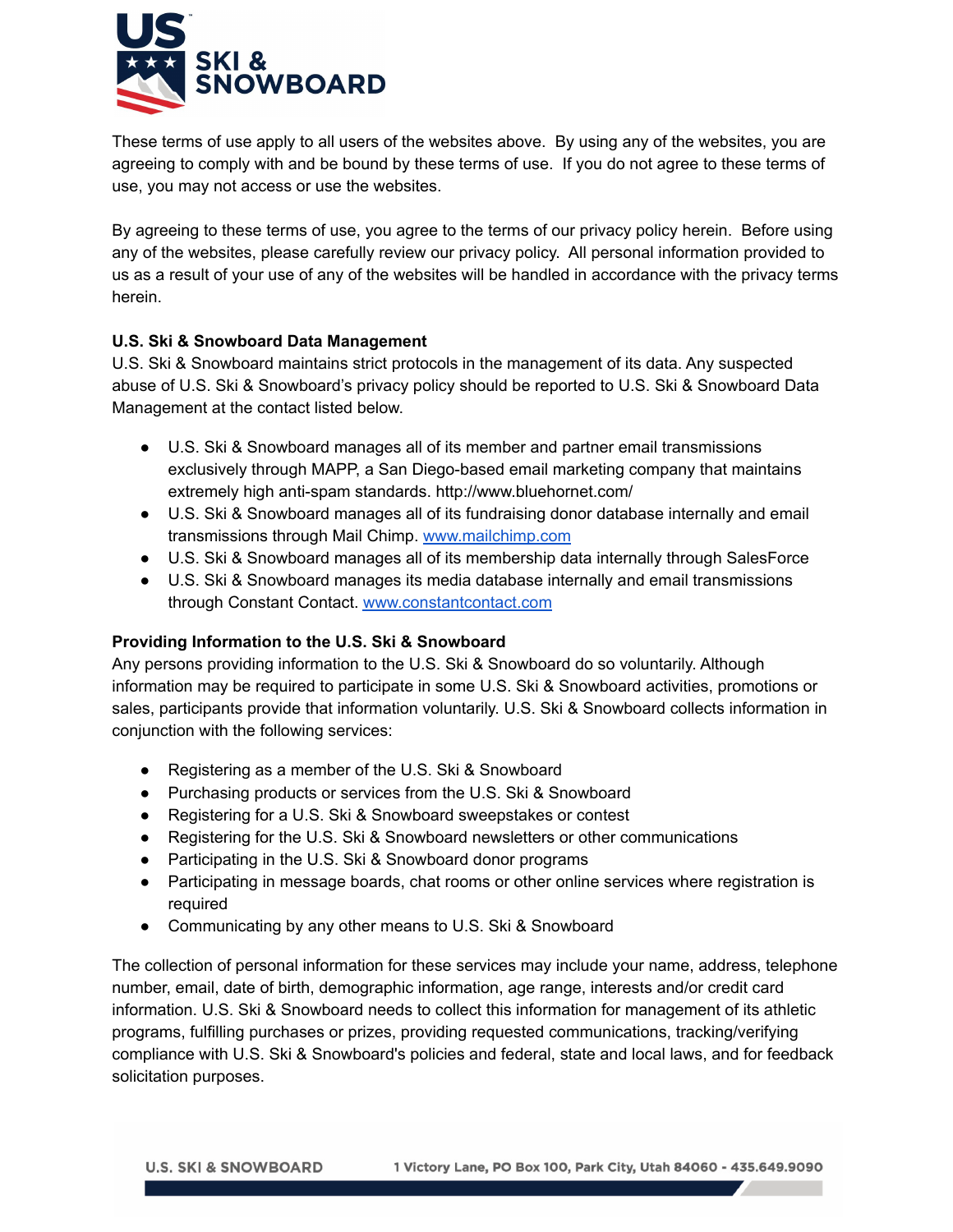

U.S. Ski & Snowboard adheres to strict data management protocols. Those protocols vary based on the category of participation with U.S. Ski & Snowboard, as indicated below.

# **U.S. Ski & Snowboard Members**

In order to conduct its athletic programs, U.S. Ski & Snowboard may share personal information including name, address, birth date and athletic background with U.S. Ski & Snowboard-registered clubs, event organizers, officials and the U.S. Center for SafeSport. This information is shared solely for the purpose of conducting U.S. Ski & Snowboard athletic programs. Name and address information only may be shared with third parties providing a product or service deemed by the U.S. Ski & Snowboard to be of direct interest to U.S. Ski & Snowboard members' pursuit of their athletic interests. Email addresses are never provided to third parties, although U.S. Ski & Snowboard itself, on behalf of its partners, or its regional or divisional offices, may distribute email addresses of members to its regions, divisions, clubs and other affiliated entities. Credit card or any other financial information is never shared under any circumstances. Due to U.S. Ski & Snowboard policies and federal, state and local laws regarding compliance with background checks and U.S. Center for Safe Sport compliance, U.S. Ski & Snowboard members do not have the right to opt-out of membership related communications from U.S. Ski & Snowboard. However, members do have the right to opt out of third party communications by contacting U.S. Ski & Snowboard Member Services. Any suspected abuse of this usage should be reported to U.S. Ski & Snowboard's Member Data Management at the contact listed below.

# **Purchasing Products or Services**

In order to accept orders for products or services, U.S. Ski & Snowboard and its agents may collect personal information including name, address, payment information, including credit card, for the purpose of delivering such products or services. Name and address information only may be shared with third parties providing a product or service deemed by U.S. Ski & Snowboard to be of direct interest to those purchasing U.S. Ski & Snowboard's products or services. Email addresses are never provided to third parties, although U.S. Ski & Snowboard and its partners may distribute information through U.S. Ski & Snowboard to email addresses of those purchasing products or services. Credit card or any other financial information is never shared. Some of U.S. Ski & Snowboard's product or service partners maintain their own privacy policy. As an example, the privacy policy for U.S. Ski & Snowboard's primary online store can be found at the bottom of any page at http://www.shop.usskiteam.com and http://www.shop.ussnowboarding.org. Persons wishing to opt-out of any future communications may contact U.S. Ski & Snowboard Data Management. Any suspected abuse of this usage should be reported to U.S. Ski & Snowboard Data Management at the contact listed below.

# **Registering for Sweepstakes or Contests**

In order to manage sweepstakes or contests, U.S. Ski & Snowboard and its agents may collect name, address, age verification and email address. First-time registrants will also be asked to confirm their registration through an industry-standard double-opt-in registration process. U.S. Ski & Snowboard, in management of the sweepstakes or contest, may share that information only with sweepstakes or contest partners, and only with companies providing a product or service consistent with the interests of the sweepstakes or contest participants and adhering to a strict privacy policy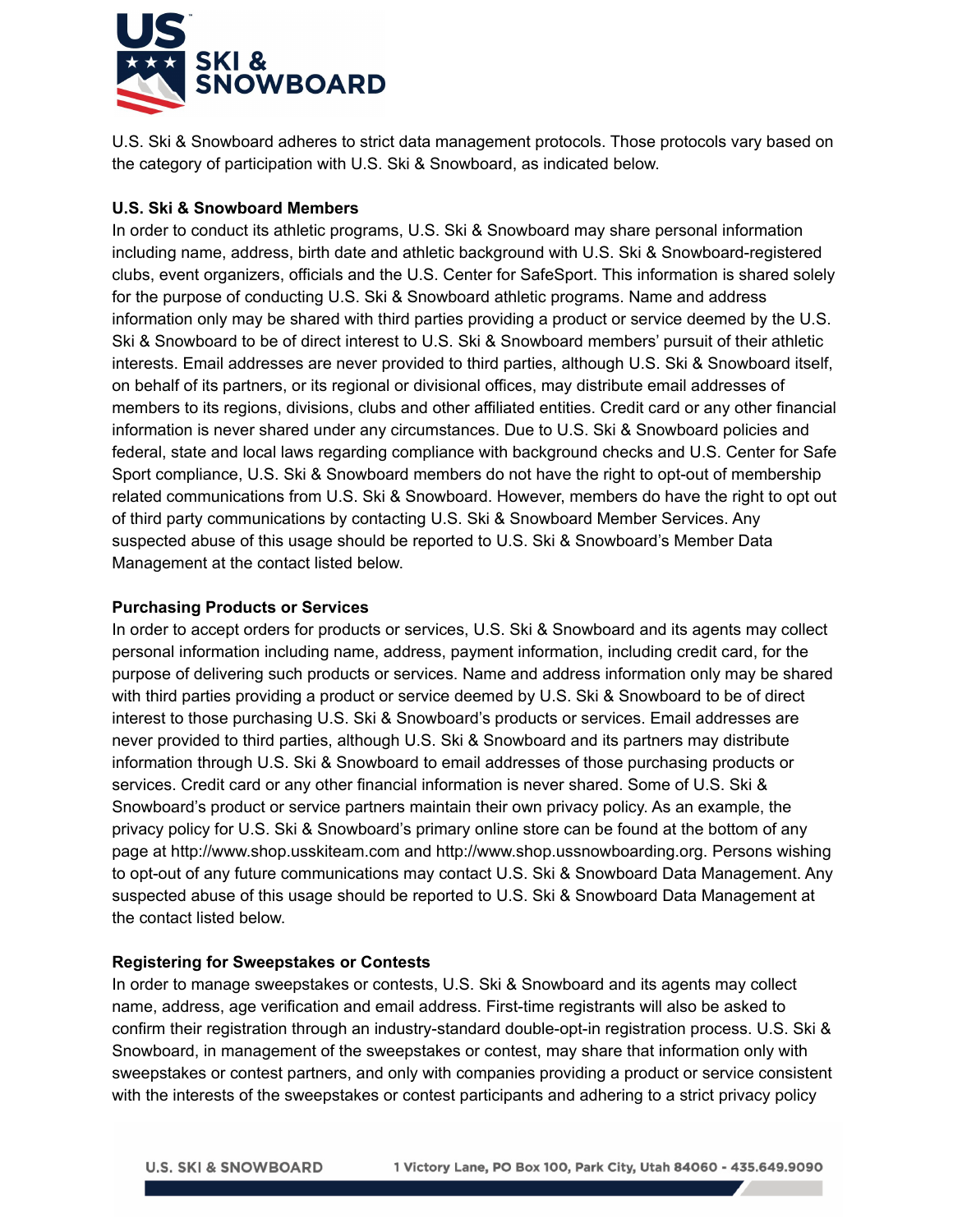

that allows for unsubscribing or opting-out of any future communications. Every subsequent U.S. Ski & Snowboard email communications carry a simple opt-out or unsubscribe link at the bottom of the email. Persons wishing to opt-out of any future communications may contact U.S. Ski & Snowboard Data Management. Any suspected abuse of this usage should be reported to U.S. Ski & Snowboard Data Management at the contact listed below.

# **Registering for Newsletters and other Communications**

In order to provide requested communications, including printed and online newsletters, bulletins and other communications, U.S. Ski & Snowboard may collect name, address and email address for the purpose of fulfilling communications. First-time registrants will also be asked to confirm their registration through an industry-standard double-opt-in registration process. Every subsequent U.S. Ski & Snowboard email communications carry a simple opt-out or unsubscribe link at the bottom of the email. Name and address information only may be shared with third parties providing a product or service deemed by U.S. Ski & Snowboard to be of direct interest to U.S. Ski & Snowboard members' pursuit of their athletic interests. Email addresses are never provided to third parties, although U.S. Ski & Snowboard itself, on behalf of its partners, or its regional or divisional offices, may distribute information to email addresses of members. Persons wishing to opt-out of any future communications may contact U.S. Ski & Snowboard Data Management. Any suspected abuse of this usage should be reported to U.S. Ski & Snowboard Data Management at the contact listed below.

# **U.S. Ski & Snowboard Donor Programs**

U.S. Ski & Snowboard appreciates the generosity of donors who contribute to support U.S. Ski & Snowboard athletes and programs. In order to provide appropriate donor fulfillment, U.S. Ski & Snowboard may collect name, address, email, and contribution information, including credit card number, for the purpose of fulfilling donor recognition programs. Name and address information only may be shared with third parties providing a product or service deemed by U.S. Ski & Snowboard to be of direct interest to donors. Email addresses are never provided to third parties, although U.S. Ski & Snowboard itself, or on behalf of its partners, may distribute information to email addresses of donors. Every subsequent U.S. Ski & Snowboard email communications carry a simple opt-out or unsubscribe link at the bottom of the email. Persons wishing to opt-out of any future communications may contact U.S. Ski & Snowboard Data Management. Any suspected abuse of this usage should be reported to U.S. Ski & Snowboard Data Management at the contact listed below.

# **U.S. Ski & Snowboard Telemarketing Programs**

U.S. Ski & Snowboard may, on occasion, conduct telemarketing campaigns using information provided by persons to U.S. Ski & Snowboard, acquired through third parties, or acquired through telematching existing U.S. Ski & Snowboard databases. As a non-profit organization conducting fundraising operations, U.S. Ski & Snowboard is not bound by the Federal "do not call list." Nevertheless, U.S. Ski & Snowboard maintains its own "do not call" list. Persons wishing to have their phone numbers placed on the do not call list may contact U.S. Ski & Snowboard Data Management. Any suspected abuse of this usage should be reported to U.S. Ski & Snowboard Data Management at the contact listed below.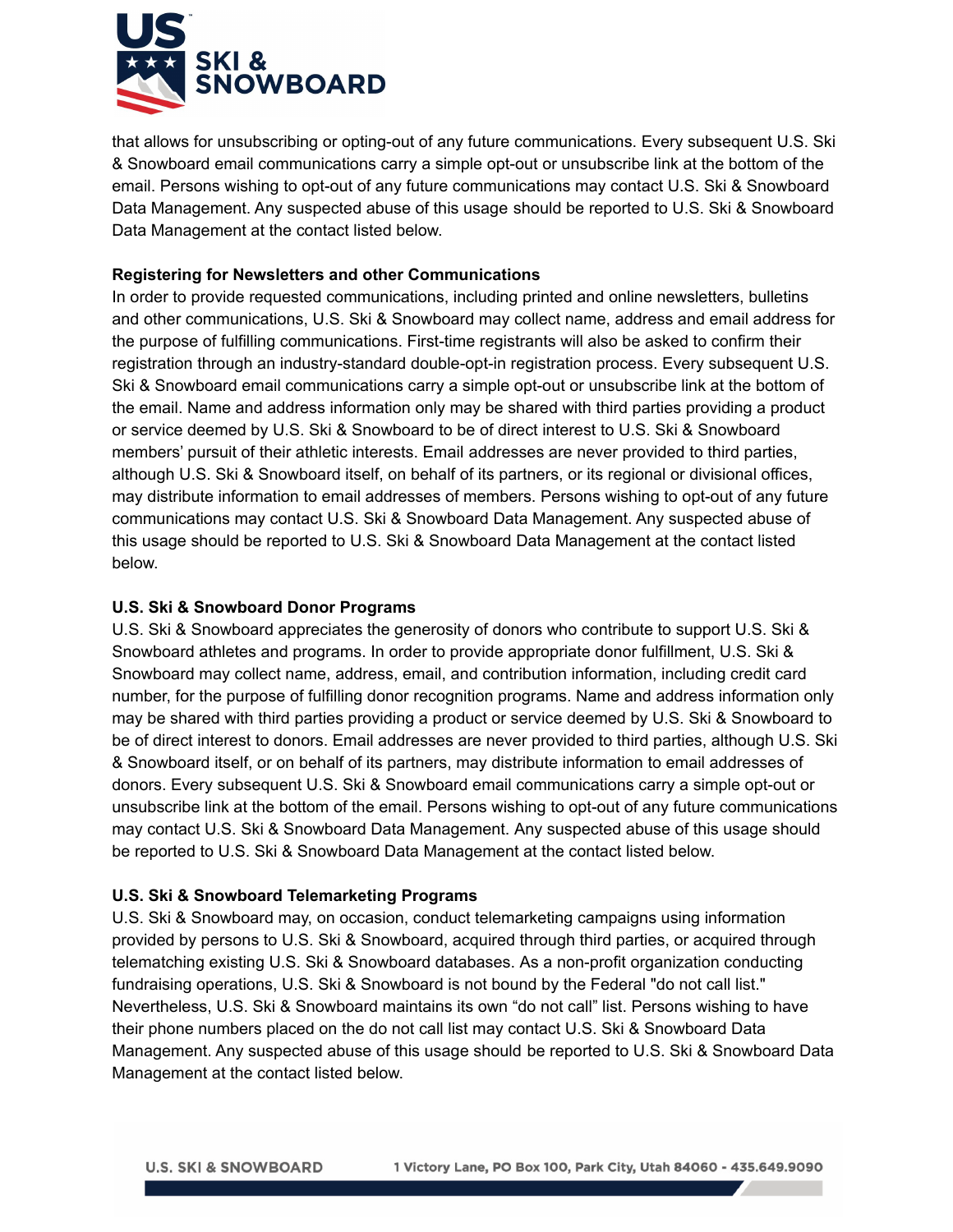

# **Policies for Kids (Individuals Under 13 Years of Age)**

U.S. Ski & Snowboard encourages parents and guardians to spend time online with their children and to participate in the activities offered on the sites. We encourage parents and guardians to take an active role to protect the privacy of their children and to prevent inappropriate use of information about their children. U.S. Ski & Snowboard's sites are directed to the U.S. Ski & Snowboard's fan base and the general public and not specifically to children. U.S. Ski & Snowboard does not actively seek to collect personal information about children under 13 through its website, and no information should be submitted to or posted at any U.S. Ski & Snowboard site by guests under 13 years of age without the consent of their parent or guardian. Parents and guardians should instruct their children never to give out real names or any other identifying information over the Internet without first getting parental permission. If a Parent or Guardian wishes U.S. Ski & Snowboard to delete any information provided to U.S. Ski & Snowboard by their under 13-year-old child, decline to have that information shared with third parties, and/or opt out of any future collection or use of that information, they may contact U.S. Ski & Snowboard Data Management.

## **Use of IP Addresses**

An IP address is a number that is automatically assigned to your computer whenever you're surfing the Web, allowing your computer to possibly be identified. U.S. Ski & Snowboard collects IP addresses for the purposes of system administration, to report aggregate information and to audit the use of its sites. U.S. Ski & Snowboard can and will use IP addresses to identify a user when it is necessary to enforce compliance with house rules, terms of service, or to protect its service, site, customers or others.

## **Use of Cookies**

All U.S. Ski & Snowboard websites use cookies to personalize content and ads, to provide social media features and to analyze our traffic. We also share information about your use of our site with our social media, advertising and analytics partners who may combine it with other information that you've provided to them or that they've collected from your use of their services. However, once you choose to furnish the site with personally identifiable information, this information may be linked to the data stored in the cookie. The use of cookies is an industry standard – you'll find them at most major web sites. U.S. Ski & Snowboard may use the information from cookies to provide services better tailored to users' needs.

Most browsers are initially set up to accept cookies. You can reset your browser to refuse all cookies or indicate when a cookie is being sent. However, note that some parts of U.S. Ski & Snowboard's online services will not function properly or may be considerably slower if you refuse cookies. You may occasionally get cookies from advertisers, sponsors or business partners. The use of advertising cookies sent by third-party servers is standard in the Internet industry. U.S. Ski & Snowboard does not control or take responsibility for these cookies.

#### **Links to Other Sites**

Some of U.S. Ski & Snowboard's sites contain links to other sites whose information practices may be different. For example, if you "click" on a linked banner advertisement, the "click" may take you off the U.S. Ski & Snowboard site(s). This includes links from advertisers, sponsors, and partners that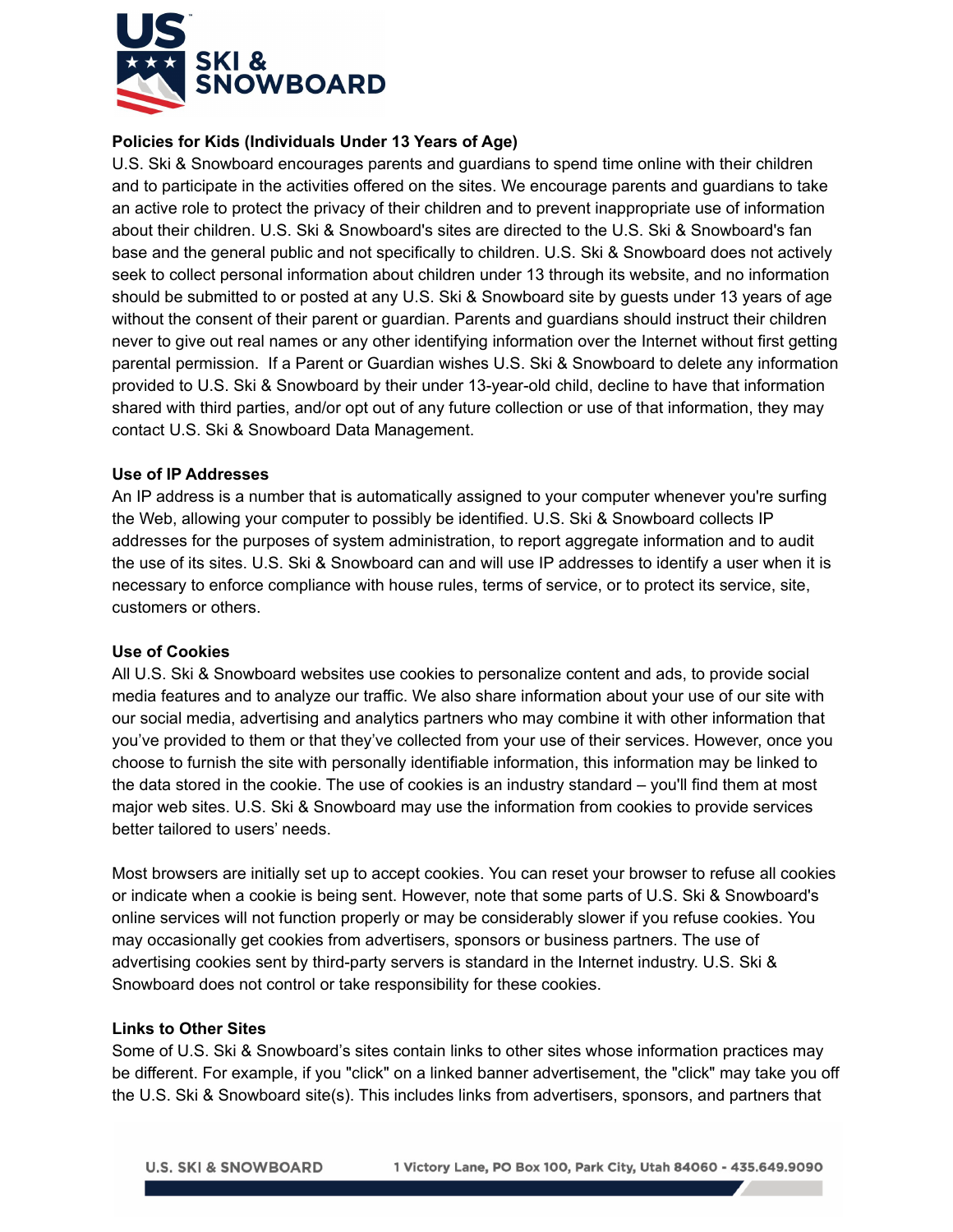

may use U.S. Ski & Snowboard logo as part of a co-branding or other agreement. These other sites may send their own cookies to guests, collect data or solicit personal information. U.S. Ski & Snowboard makes every effort to link only to sites that meet similar standards for maintaining each individual's right to privacy. However, U.S. Ski & Snowboard cannot control any of these links and is not responsible for any content appearing on sites linked to or from U.S. Ski & Snowboard site(s), or for any personal information gathered at those sites. Guests should consult the other sites' privacy notices, as U.S. Ski & Snowboard has no control over information that is submitted to, or collected by these third parties. Children 13 and under should get parental permission before linking to other sites.

## **European Economic Area Resident Rights**

All U.S. Ski & Snowboard websites are hosted outside the European Economic Area. The information you provide is transmitted to the United States of America, and is stored and processed in the United States of America.

If you are a resident of the EEA, when we process your personal data we will only do so when we have a legitimate interest in processing your information. For example, we may process your personal data to communicate with you about changes to our Services, and to provide, secure, and improve our Services. Or, to process your order through the U.S. Ski & Snowboard online store. In addition, you have the following data protection rights:

- If you wish to access, correct, update, or request deletion of your personal information, you can do so at any time by us using the contact information provided under Contacting U.S. Ski & Snowboard About Application of this Policy
- In addition, you can object to processing of your personal information, ask us to restrict processing of your personal information or request portability of your personal information. Again, you can exercise these rights by contacting us using the contact information provided under Contacting U.S. Ski & Snowboard About Application of this Policy
- If we have collected or processed your personal information with your consent, you can withdraw your consent at any time. Withdrawing your consent will not affect the lawfulness of any processing we conducted prior to your withdrawal, nor will it affect processing of your personal information conducted in reliance on lawful processing grounds other than consent.
- You have the right to complain to a data protection authority about our collection and use of your personal information. For more information, please contact your local data protection authority.

## **Security**

The importance of security for all personally identifiable information associated with U.S. Ski & Snowboard's guests is of utmost concern. U.S. Ski & Snowboard exercises great care in providing secure transmission of your information from your computer to U.S. Ski & Snowboard's servers. Unfortunately, no data transmission over the Internet can be guaranteed to be 100-percent secure. As a result, while U.S. Ski & Snowboard strives to protect your personal information, it cannot ensure or warrant the security of any information you transmit to or from U.S. Ski & Snowboard's online products or services, and you do so at your own risk. Once U.S. Ski & Snowboard receives your transmission, U.S. Ski & Snowboard makes its best effort to ensure its security on its systems. When credit card information is transmitted, U.S. Ski & Snowboard and its service partners use industry-standard SSL (secure socket layer) encryption.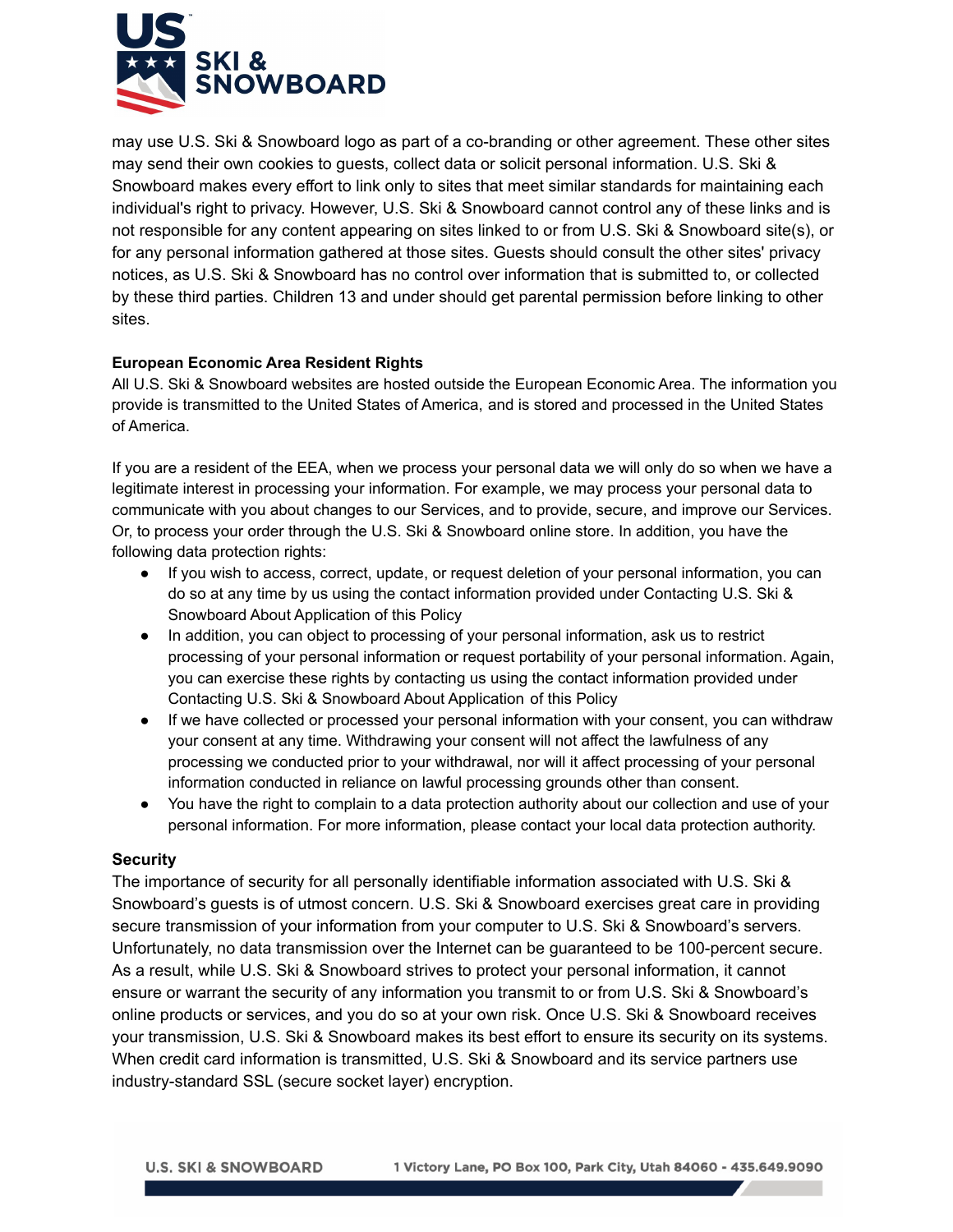

 Your Acceptance of These Terms By using U.S. Ski & Snowboard's web site(s), or registering to participate in any of its programs, signify your assent to the U.S. Ski & Snowboard's Privacy Policy. If you do not agree to this policy, please do not use U.S. Ski & Snowboard site(s), or register to participate in any of its programs. U.S. Ski & Snowboard reserves the right to delete information or to change its privacy policy at any time. Your continued use of this site following the posting of changes to these terms will mean you accept those changes.

# **Contacting U.S. Ski & Snowboard About Application of this Policy**

If for any reason, you are concerned with the way U.S. Ski & Snowboard is using your information, if you believe that U.S. Ski & Snowboard has not adhered to these principles, or if you would like to correct or request that U.S. Ski & Snowboard cease from using such information, please contact U.S. Ski & Snowboard.

U.S. Ski & Snowboard's Member and Donor Management contacts provide service for any data management questions or issues, including being placed on "do not mail" or "do not email" lists.

# **U.S. Ski & Snowboard Staff Management**

U.S. Ski & Snowboard Box 100 1 Victory Lane Park City, UT 84060

Member Data Management Sheryl Barnes Member Services Director 435.647.2013 [sheryl.barnes@usskiandsnowboard.org](mailto:sheryl.barnes@usskiandsnowboard.org)

Donor Data Management Craig Booth Foundation Marketing and Communications Coordinator 435.647.2023 [craig.booth@usskiandsnowboard.org](mailto:craig.booth@usskiandsnowboard.org)

Web Management Mark Schneider Information Technology Director 435.647.2029 [mark.schneider@usskiandsnowboard.org](mailto:mark.schneider@usskiandsnowboard.org)